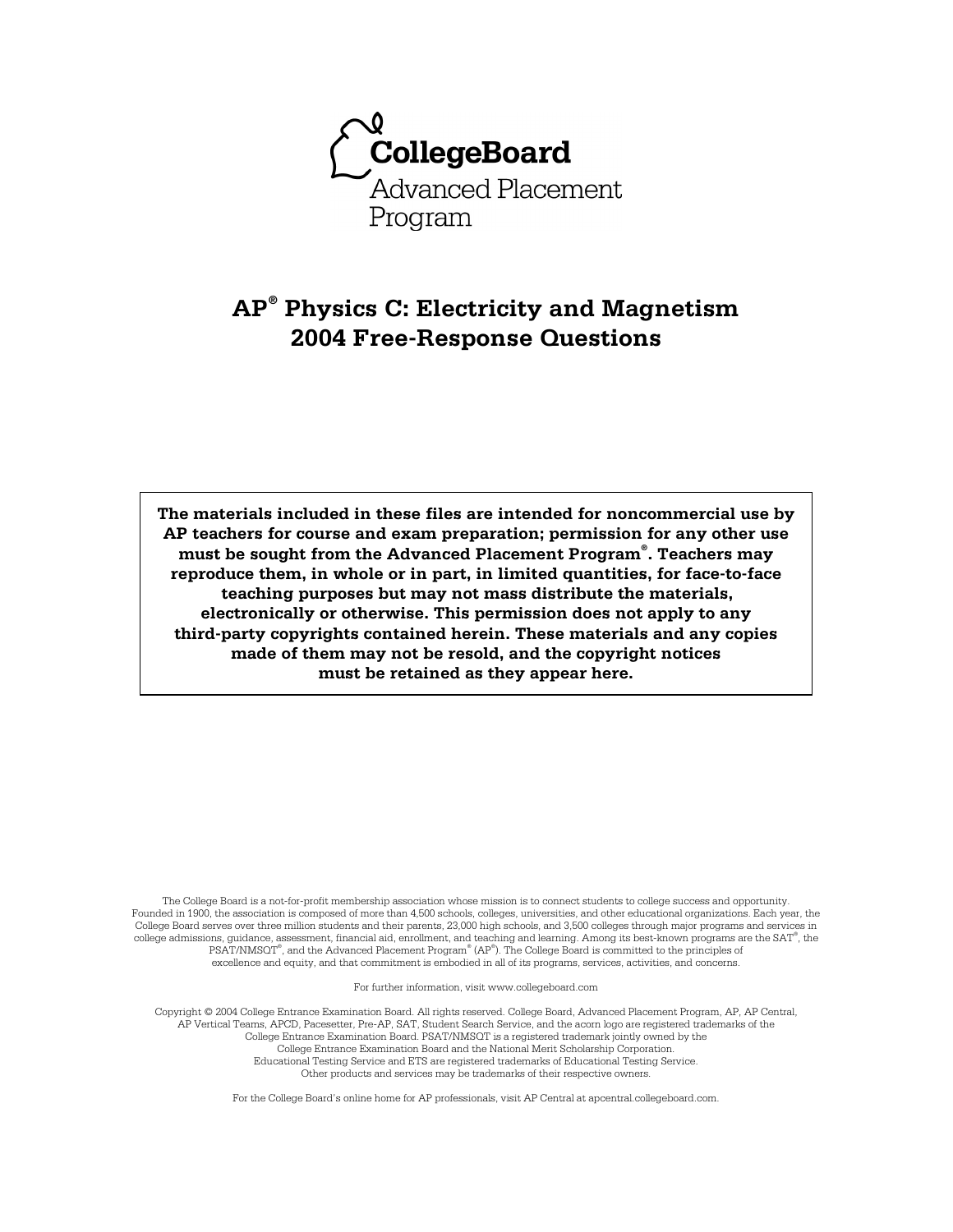| CONSTANTS AND CONVERSION FACTORS  |                                                                                | <b>UNITS</b>      |              | <b>PREFIXES</b>                |              |               |               |
|-----------------------------------|--------------------------------------------------------------------------------|-------------------|--------------|--------------------------------|--------------|---------------|---------------|
| 1 unified atomic mass unit,       | 1 u = $1.66 \times 10^{-27}$ kg                                                | Name              | Symbol       | Factor                         | Prefix       | Symbol        |               |
|                                   | $= 931 \text{ MeV}/c^2$                                                        | meter             | m            | 10 <sup>9</sup>                | giga         | G             |               |
|                                   |                                                                                | kilogram          | kg           | 10 <sup>6</sup>                | mega         | M             |               |
| Proton mass,                      | $m_p = 1.67 \times 10^{-27}$ kg                                                | second            | S            | 10 <sup>3</sup>                | kilo         | $\bf k$       |               |
| Neutron mass,                     | $m_n = 1.67 \times 10^{-27}$ kg                                                |                   |              |                                |              |               |               |
| Electron mass,                    | $m_e = 9.11 \times 10^{-31}$ kg                                                | ampere            | A            | $10^{-2}$                      | centi        | $\mathbf c$   |               |
| Magnitude of the electron charge, | $e = 1.60 \times 10^{-19}$ C                                                   | kelvin            | K            | $10^{-3}$                      | milli        | m             |               |
| Avogadro's number,                | $N_0 = 6.02 \times 10^{23}$ mol <sup>-1</sup>                                  | mole              | mol          | $10^{-6}$                      | micro        | $\mu$         |               |
| Universal gas constant,           | $R = 8.31$ J/(mol K)                                                           | hertz             | Hz           | $10^{-9}$                      | nano         | $\mathbf n$   |               |
| Boltzmann's constant,             | $k_B = 1.38 \times 10^{-23} \text{ J/K}$                                       |                   | N            | $10^{-12}$                     |              |               |               |
| Speed of light,                   | $c = 3.00 \times 10^8$ m/s                                                     | newton            |              |                                | pico         | p             |               |
| Planck's constant,                | $h = 6.63 \times 10^{-34} \,\text{J} \cdot \text{s}$                           | pascal            | Pa           | <b>VALUES OF TRIGONOMETRIC</b> |              |               |               |
|                                   | $= 4.14 \times 10^{-15}$ eV · s                                                | joule             | J            | FUNCTIONS FOR COMMON ANGLES    |              |               |               |
|                                   | $hc = 1.99 \times 10^{-25}$ J · m                                              | watt              | W            | θ                              | $sin \theta$ | $\cos \theta$ | $\tan \theta$ |
|                                   | $= 1.24 \times 10^3$ eV · nm                                                   | coulomb           | $\mathbf C$  | $0^{\circ}$                    | $\mathbf{0}$ | $\mathbf{1}$  | $\mathbf{0}$  |
| Vacuum permittivity,              | $\epsilon_0 = 8.85 \times 10^{-12} \text{ C}^2/\text{N} \cdot \text{m}^2$      | volt              | V            |                                |              |               |               |
| Coulomb's law constant,           | $k = 1/4\pi\epsilon_0 = 9.0 \times 10^9 \text{ N} \cdot \text{m}^2/\text{C}^2$ | ohm               | $\Omega$     | $30^\circ$                     | 1/2          | $\sqrt{3}/2$  | $\sqrt{3}/3$  |
| Vacuum permeability,              | $\mu_0 = 4\pi \times 10^{-7} (\text{T} \cdot \text{m}) / \text{A}$             | henry             | H            | $37^\circ$                     | 3/5          | 4/5           | 3/4           |
| Magnetic constant,                | $k' = \mu_0 / 4\pi = 10^{-7} (\text{T} \cdot \text{m}) / \text{A}$             | farad             | F            |                                |              |               |               |
| Universal gravitational constant, | $G = 6.67 \times 10^{-11} \text{ m}^3/\text{kg} \cdot \text{s}^2$              | tesla             | T            | $45^\circ$                     | $\sqrt{2}/2$ | $\sqrt{2}/2$  | 1             |
| Acceleration due to gravity       |                                                                                | degree<br>Celsius | $^{\circ}$ C | $53^\circ$                     | 4/5          | 3/5           | 4/3           |
| at the Earth's surface,           | $g = 9.8$ m/s <sup>2</sup>                                                     |                   |              |                                |              |               |               |
| 1 atmosphere pressure,            | 1 atm = $1.0 \times 10^5$ N/m <sup>2</sup>                                     | electron-<br>volt | eV           | $60^\circ$                     | $\sqrt{3}/2$ | 1/2           | $\sqrt{3}$    |
|                                   | $= 1.0 \times 10^5$ Pa                                                         |                   |              |                                |              |               |               |
| 1 electron volt,                  | $1 \text{ eV} = 1.60 \times 10^{-19} \text{ J}$                                |                   |              | $90^\circ$                     | 1            | $\mathbf{0}$  | $\infty$      |

### TABLE OF INFORMATION FOR 2004 and 2005

The following conventions are used in this examination.

I. Unless otherwise stated, the frame of reference of any problem is assumed to be inertial.

II. The direction of any electric current is the direction of flow of positive charge (conventional current).

III. For any isolated electric charge, the electric potential is defined as zero at an infinite distance from the charge.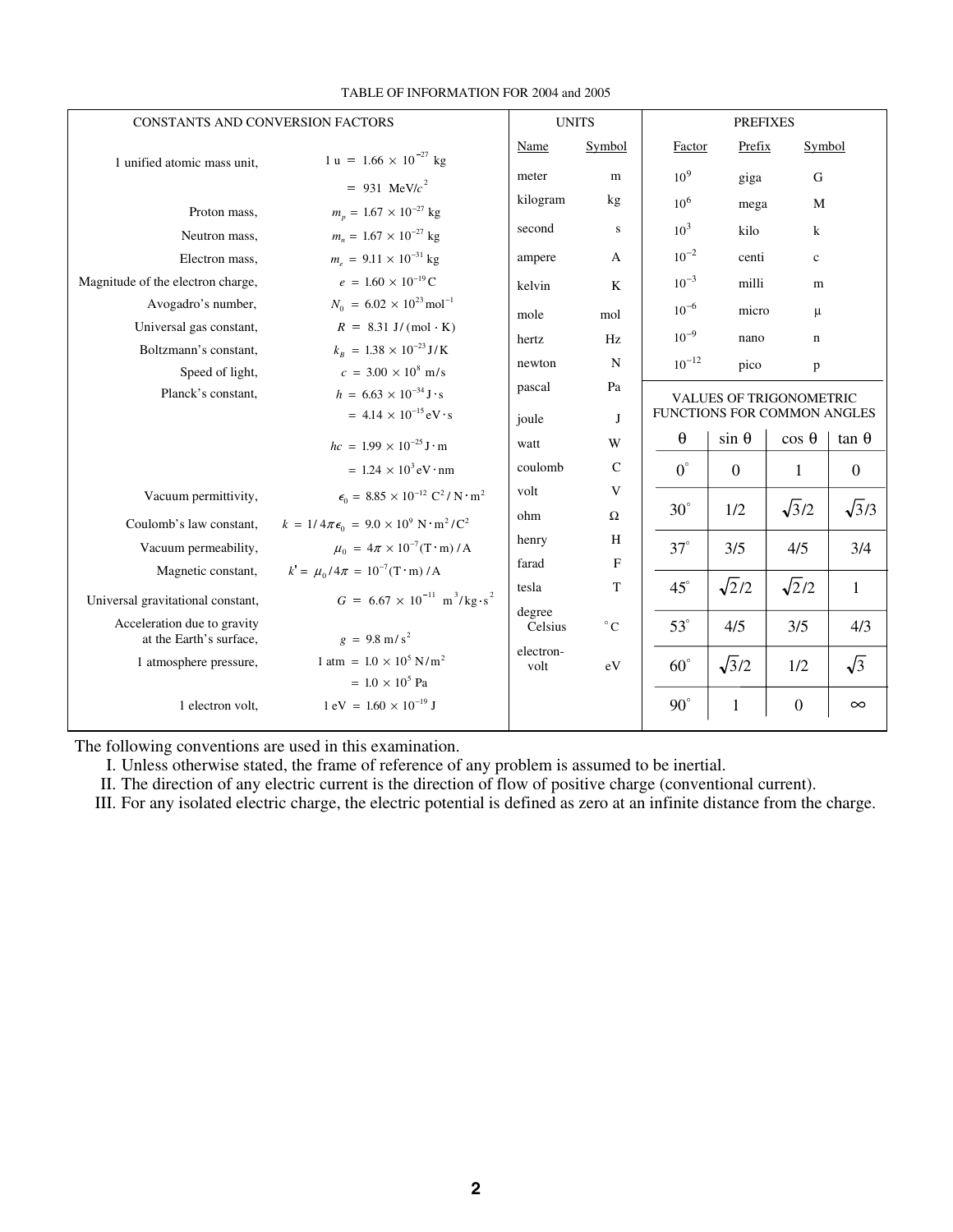## **ADVANCED PLACEMENT PHYSICS C EQUATIONS FOR 2004 and 2005**

| $v = v_0 + at$                                            | $a =$<br>$F =$          |
|-----------------------------------------------------------|-------------------------|
| $x = x_0 + v_0 t + \frac{1}{2} a t^2$                     | $f =$                   |
| $v^2 = v_0^2 + 2a(x - x_0)$                               | $h =$<br>$I =$          |
| $\sum \mathbf{F} = \mathbf{F}_{net} = m\mathbf{a}$        | $J =$<br>$K =$          |
| $\mathbf{F} = \frac{d\mathbf{p}}{dt}$                     | $k =$<br>$\ell =$       |
| $\mathbf{J} = \int \mathbf{F} dt = \Delta \mathbf{p}$     | $L =$                   |
| $\mathbf{p} = m\mathbf{v}$                                | $m =$<br>$N =$          |
| $F_{fric} \leq \mu N$                                     | $P =$                   |
| $W = \int \mathbf{F} \cdot d\mathbf{r}$                   | $p =$<br>$r =$          |
| $K=\frac{1}{2}mv^2$                                       | $\mathbf{r}$ =<br>$T =$ |
| $P = \frac{dW}{dt}$                                       | $t =$<br>$U =$          |
| $P = \mathbf{F} \cdot \mathbf{v}$                         | $v =$                   |
| $\Delta U_g$ = mgh                                        | $W =$<br>$x =$          |
| $a_c = \frac{v^2}{r} = \omega^2 r$                        | $\mu =$<br>$\theta =$   |
| $\tau = \mathbf{r} \times \mathbf{F}$                     | $\tau =$<br>$\omega =$  |
| $\sum \tau = \tau_{net} = I\alpha$                        | $\alpha =$              |
| $I = \int r^2 dm = \sum mr^2$                             |                         |
| $\mathbf{r}_{cm} = \sum m \mathbf{r}/\sum m$              |                         |
| $v = r\omega$                                             |                         |
| $L = r \times p = I\omega$                                |                         |
| $K = \frac{1}{2}I\omega^2$                                |                         |
| $\omega = \omega_0 + \alpha t$                            |                         |
| $\theta = \theta_0 + \omega_0 t + \frac{1}{2} \alpha t^2$ |                         |
| $\mathbf{F}_s = -k\mathbf{x}$                             |                         |
| $U_s = \frac{1}{2}kx^2$                                   |                         |
| $T = \frac{2\pi}{\omega} = \frac{1}{f}$                   |                         |
| $T_s = 2\pi \sqrt{\frac{m}{k}}$                           |                         |
| $T_p = 2\pi \sqrt{\frac{\ell}{\sigma}}$                   |                         |
| $\mathbf{F}_G = -\frac{Gm_1m_2}{r^2}\,\hat{\mathbf{r}}$   |                         |
|                                                           |                         |
| $U_G = -\frac{Gm_1m_2}{r}$                                |                         |

| <i>a</i> = acceleration                                | $F = \frac{1}{4\pi\epsilon_0} \frac{q_1 q_2}{r^2}$                                                                                                                                                                                                                                                                                                                                                             |
|--------------------------------------------------------|----------------------------------------------------------------------------------------------------------------------------------------------------------------------------------------------------------------------------------------------------------------------------------------------------------------------------------------------------------------------------------------------------------------|
| $F =$ force<br>$f = \text{frequency}$                  |                                                                                                                                                                                                                                                                                                                                                                                                                |
| $h =$ height                                           |                                                                                                                                                                                                                                                                                                                                                                                                                |
| $I =$ rotational inertia                               | $\mathbf{E} = \frac{\mathbf{F}}{q}$                                                                                                                                                                                                                                                                                                                                                                            |
| $J =$ impulse                                          |                                                                                                                                                                                                                                                                                                                                                                                                                |
| $K =$ kinetic energy                                   | $\oint \mathbf{E} \cdot d\mathbf{A} = \frac{Q}{\epsilon_0}$                                                                                                                                                                                                                                                                                                                                                    |
| $k =$ spring constant                                  |                                                                                                                                                                                                                                                                                                                                                                                                                |
| $\ell =$ length                                        |                                                                                                                                                                                                                                                                                                                                                                                                                |
| $L =$ angular momentum                                 | $E = -\frac{dV}{dr}$                                                                                                                                                                                                                                                                                                                                                                                           |
| $m =$ mass                                             |                                                                                                                                                                                                                                                                                                                                                                                                                |
| $N =$ normal force                                     | $V = \frac{1}{4\pi\epsilon_0} \sum_i \frac{q_i}{r_i}$                                                                                                                                                                                                                                                                                                                                                          |
| $P = power$                                            |                                                                                                                                                                                                                                                                                                                                                                                                                |
| $p =$ momentum                                         | $U_E = qV = \frac{1}{4\pi\epsilon_0} \frac{q_1 q_2}{r}$                                                                                                                                                                                                                                                                                                                                                        |
| $r =$ radius or distance                               |                                                                                                                                                                                                                                                                                                                                                                                                                |
| $\mathbf{r}$ = position vector                         |                                                                                                                                                                                                                                                                                                                                                                                                                |
| $T = period$                                           | $C = \frac{Q}{V}$                                                                                                                                                                                                                                                                                                                                                                                              |
| $t = \text{time}$                                      |                                                                                                                                                                                                                                                                                                                                                                                                                |
| $U =$ potential energy                                 | $C = \frac{\kappa \epsilon_0 A}{d}$                                                                                                                                                                                                                                                                                                                                                                            |
| $v =$ velocity or speed<br>$W =$ work done on a system |                                                                                                                                                                                                                                                                                                                                                                                                                |
| $x =$ position                                         | $C_p = \sum_i C_i$                                                                                                                                                                                                                                                                                                                                                                                             |
| $\mu$ = coefficient of friction                        |                                                                                                                                                                                                                                                                                                                                                                                                                |
| $\theta$ = angle                                       |                                                                                                                                                                                                                                                                                                                                                                                                                |
| $\tau =$ torque                                        | $\frac{1}{C_s} = \sum_i \frac{1}{C_i}$                                                                                                                                                                                                                                                                                                                                                                         |
| $\omega$ = angular speed                               |                                                                                                                                                                                                                                                                                                                                                                                                                |
| $\alpha$ = angular acceleration                        | $I = \frac{dQ}{dt}$                                                                                                                                                                                                                                                                                                                                                                                            |
|                                                        |                                                                                                                                                                                                                                                                                                                                                                                                                |
|                                                        | $U_c = \frac{1}{2} QV = \frac{1}{2}CV^2$                                                                                                                                                                                                                                                                                                                                                                       |
|                                                        |                                                                                                                                                                                                                                                                                                                                                                                                                |
|                                                        |                                                                                                                                                                                                                                                                                                                                                                                                                |
|                                                        | $R = \frac{\rho \ell}{A}$                                                                                                                                                                                                                                                                                                                                                                                      |
|                                                        |                                                                                                                                                                                                                                                                                                                                                                                                                |
|                                                        |                                                                                                                                                                                                                                                                                                                                                                                                                |
|                                                        | $V = IR$<br>$R_s = \sum_i R_i$                                                                                                                                                                                                                                                                                                                                                                                 |
|                                                        |                                                                                                                                                                                                                                                                                                                                                                                                                |
|                                                        |                                                                                                                                                                                                                                                                                                                                                                                                                |
|                                                        |                                                                                                                                                                                                                                                                                                                                                                                                                |
|                                                        |                                                                                                                                                                                                                                                                                                                                                                                                                |
|                                                        |                                                                                                                                                                                                                                                                                                                                                                                                                |
|                                                        |                                                                                                                                                                                                                                                                                                                                                                                                                |
|                                                        |                                                                                                                                                                                                                                                                                                                                                                                                                |
|                                                        |                                                                                                                                                                                                                                                                                                                                                                                                                |
|                                                        |                                                                                                                                                                                                                                                                                                                                                                                                                |
|                                                        |                                                                                                                                                                                                                                                                                                                                                                                                                |
|                                                        | $rac{1}{R_p} = \sum_{i} \frac{1}{R_i}$<br>$P = IV$<br>$\mathbf{F}_M = q\mathbf{v} \times \mathbf{B}$<br>$\oint \mathbf{B} \cdot d\mathbf{\ell} = \mu_0 I$<br>$\mathbf{F} = \int I d\mathbf{\ell} \times \mathbf{B}$<br>$B_s = \mu_0 nI$<br>$\phi_m = \int \mathbf{B} \cdot d\mathbf{A}$<br>$\mathbf{\varepsilon} = -\frac{d\phi_m}{dt}$<br>$\mathbf{\varepsilon} = -L\frac{dI}{dt}$<br>$U_L = \frac{1}{2}LI^2$ |
|                                                        |                                                                                                                                                                                                                                                                                                                                                                                                                |
|                                                        |                                                                                                                                                                                                                                                                                                                                                                                                                |
|                                                        |                                                                                                                                                                                                                                                                                                                                                                                                                |
|                                                        |                                                                                                                                                                                                                                                                                                                                                                                                                |

**MECHANICS ELECTRICITY AND MAGNETISM**  $A = \text{area}$  $B =$  magnetic field  $C =$  capacitance  $d =$  distance

 $E =$  electric field<br> $E =$  emf

 $\mathcal{E} = \text{emf}$ <br> $F = \text{force}$ 

# *I* = current  $L = \text{inductance}$  $\ell$  = length<br>  $n$  = number of loops of wire per unit length

 $P = power$  $Q = \text{charge}$ 

$$
q = \text{point charge}
$$

 $R =$  resistance

 $r =$  distance  $t =$  time

 $U =$  potential or stored energy

$$
V =
$$
 potenian of stored energy  

$$
V =
$$
 electric potential

 $v =$  velocity or speed

 $\rho$  = resistivity

- $\phi_m$  = magnetic flux
- $\kappa$  = dielectric constant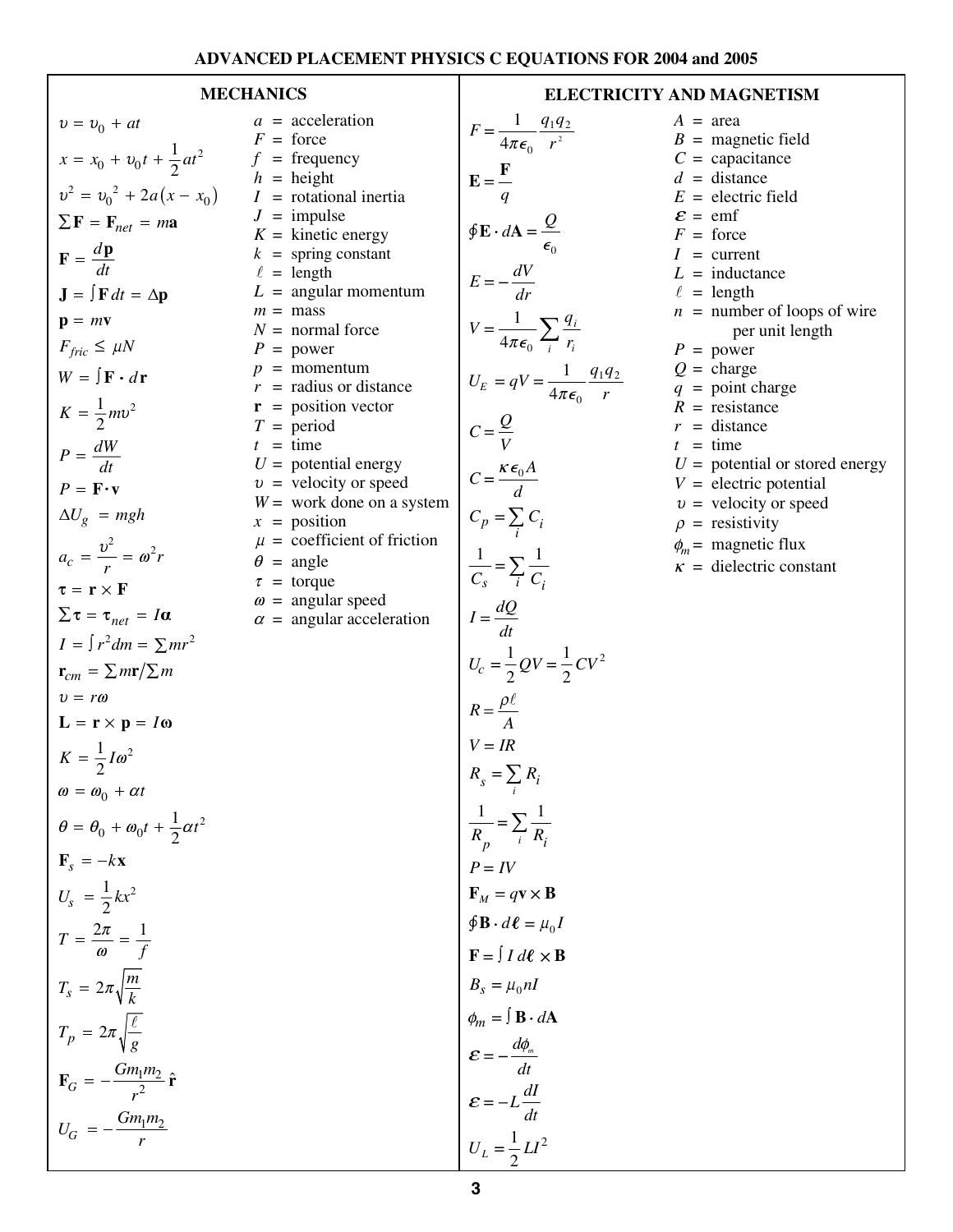## GEOMETRY AND TRIGONOMETRY RECORDS

Rectangle Triangle Circle Parallelepiped Cylinder Sphere Right Triangle  $A = bh$  $A = \frac{1}{2}bh$  $A = \pi r^2$  $C = 2\pi r$  $V = \ell wh$  $V = \pi r^2$  $S = 2\pi r \ell + 2\pi r^2$  $V = \frac{4}{3} \pi r$  $S = 4\pi r^2$  $a^2 + b^2 = c^2$ *a*  $\sin \theta = \frac{a}{c}$ *b*  $cos \theta = \frac{b}{c}$ *a*  $\tan \theta = \frac{a}{b}$ 2 3 3 p  $A = \text{area}$  $C =$  circumference  $V =$  volume *S* = surface area  $b = \text{base}$  $h =$  height  $\ell =$  length  $w = \text{width}$  $r =$  radius



$$
\frac{df}{dx} = \frac{df}{du} \frac{du}{dx}
$$
  
\n
$$
\frac{d}{dx}(x^n) = nx^{n-1}
$$
  
\n
$$
\frac{d}{dx}(e^x) = e^x
$$
  
\n
$$
\frac{d}{dx}(\ln x) = \frac{1}{x}
$$
  
\n
$$
\frac{d}{dx}(\sin x) = \cos x
$$
  
\n
$$
\frac{d}{dx}(\cos x) = -\sin x
$$
  
\n
$$
\int x^n dx = \frac{1}{n+1}x^{n+1}, n \neq -1
$$
  
\n
$$
\int e^x dx = e^x
$$
  
\n
$$
\int \frac{dx}{x} = \ln|x|
$$
  
\n
$$
\int \cos x dx = \sin x
$$
  
\n
$$
\int \sin x dx = -\cos x
$$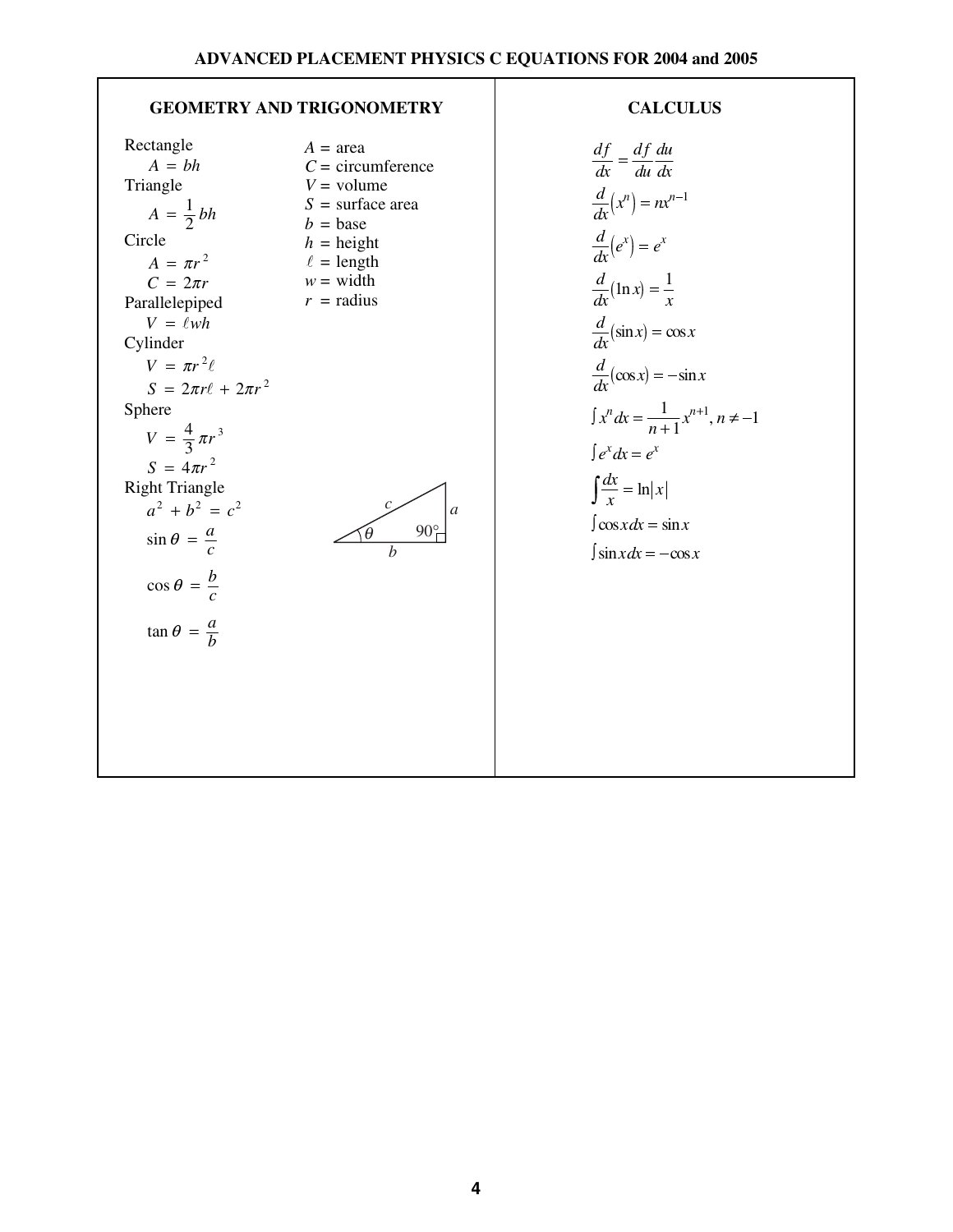## **PHYSICS C Section II, ELECTRICITY AND MAGNETISM Time—45 minutes 3 Questions**

**Directions:** Answer all three questions. The suggested time is about 15 minutes for answering each of the questions, which are worth 15 points each. The parts within a question may not have equal weight. Show all your work in the booklet in the spaces provided after each part, NOT in this green insert.



## E&M. 1.

The figure above left shows a hollow, infinite, cylindrical, uncharged conducting shell of inner radius  $r<sub>1</sub>$  and outer radius  $r_2$ . An infinite line charge of linear charge density  $+\lambda$  is parallel to its axis but off center. An enlarged cross section of the cylindrical shell is shown above right.

(a) On the cross section above right,

- i. sketch the electric field lines, if any, in each of regions I, II, and III and
- ii. use  $+$  and  $-$  signs to indicate any charge induced on the conductor.
- $-$  signs to indicate any charge induced on the conductor.<br>low, rank the electric potentials at points *a*, *b*, *c*, *d*, and tential). If two points are at the same potential, give them (b) In the spaces below, rank the electric potentials at points *a*, *b*, *c*, *d*, and *e* from highest to lowest  $(1 =$  highest potential). If two points are at the same potential, give them the same number.

 $V_a$   $\qquad \qquad V_b$   $\qquad \qquad V_c$   $\qquad \qquad V_d$   $\qquad \qquad V_e$ 

Copyright © 2004 by College Entrance Examination Board. All rights reserved. Visit apcentral.collegeboard.com (for AP professionals) and www.collegeboard.com/apstudents (for AP students and parents).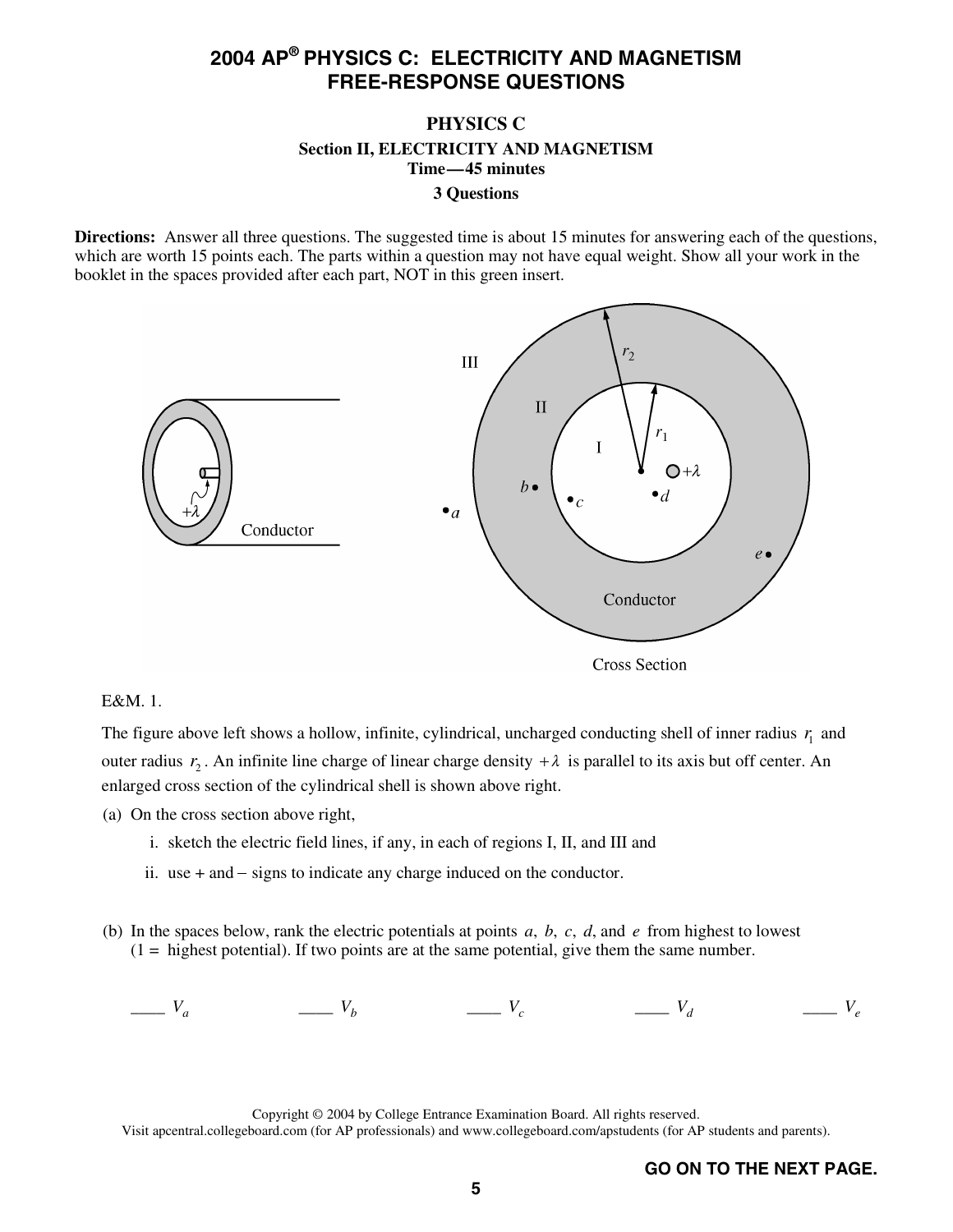

(c) The shell is replaced by another cylindrical shell that has the same dimensions but is nonconducting and carries a uniform volume charge density  $+\rho$ . The infinite line charge, still of charge density  $+\lambda$ , is located at the center of the shell as shown above. Using Gauss's law, calculate the magnitude of the electric field as a function of the distance *r* from the center of the shell for each of the following regions. Express your answers in terms of the given quantities and fundamental constants.

i. 
$$
r < r_1
$$
  
ii.  $r_1 \le r \le r_2$ 

iii.  $r > r_2$ 

Copyright © 2004 by College Entrance Examination Board. All rights reserved. Visit apcentral.collegeboard.com (for AP professionals) and www.collegeboard.com/apstudents (for AP students and parents).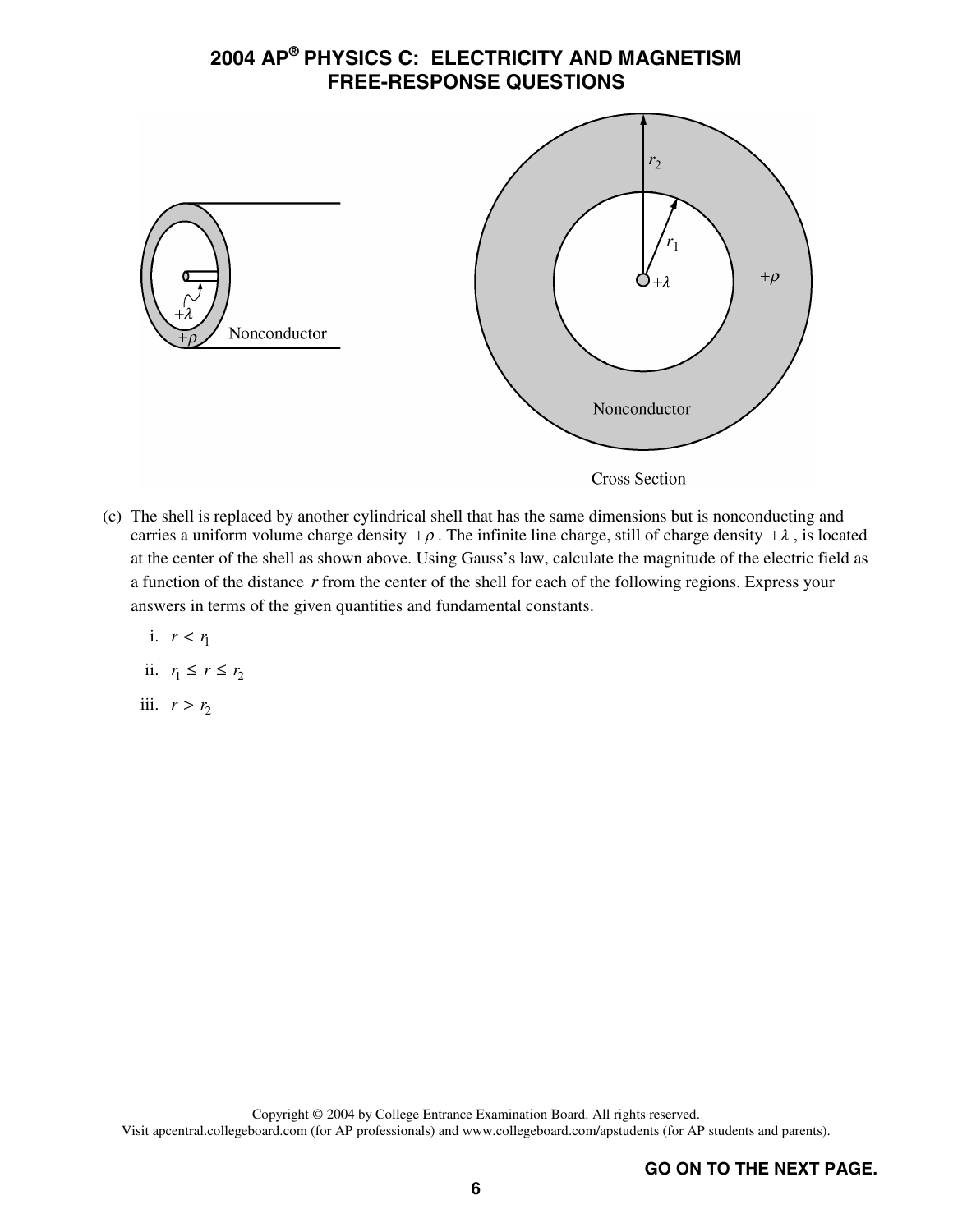

## E&M. 2.

In the circuit shown above left, the switch  $S$  is initially in the open position and the capacitor  $C$  is initially uncharged. A voltage probe and a computer (not shown) are used to measure the potential difference across the capacitor as a function of time after the switch is closed. The graph produced by the computer is shown above right. The battery has an emf of 20 V and negligible internal resistance. Resistor  $R_1$  has a resistance of 15 k $\Omega$ and the capacitor  $C$  has a capacitance of 20  $\mu$ F.

- (a) Determine the voltage across resistor  $R_2$  immediately after the switch is closed.
- (b) Determine the voltage across resistor  $R_2$  a long time after the switch is closed.
- (c) Calculate the value of the resistor  $R_2$ .
- (d) Calculate the energy stored in the capacitor a long time after the switch is closed.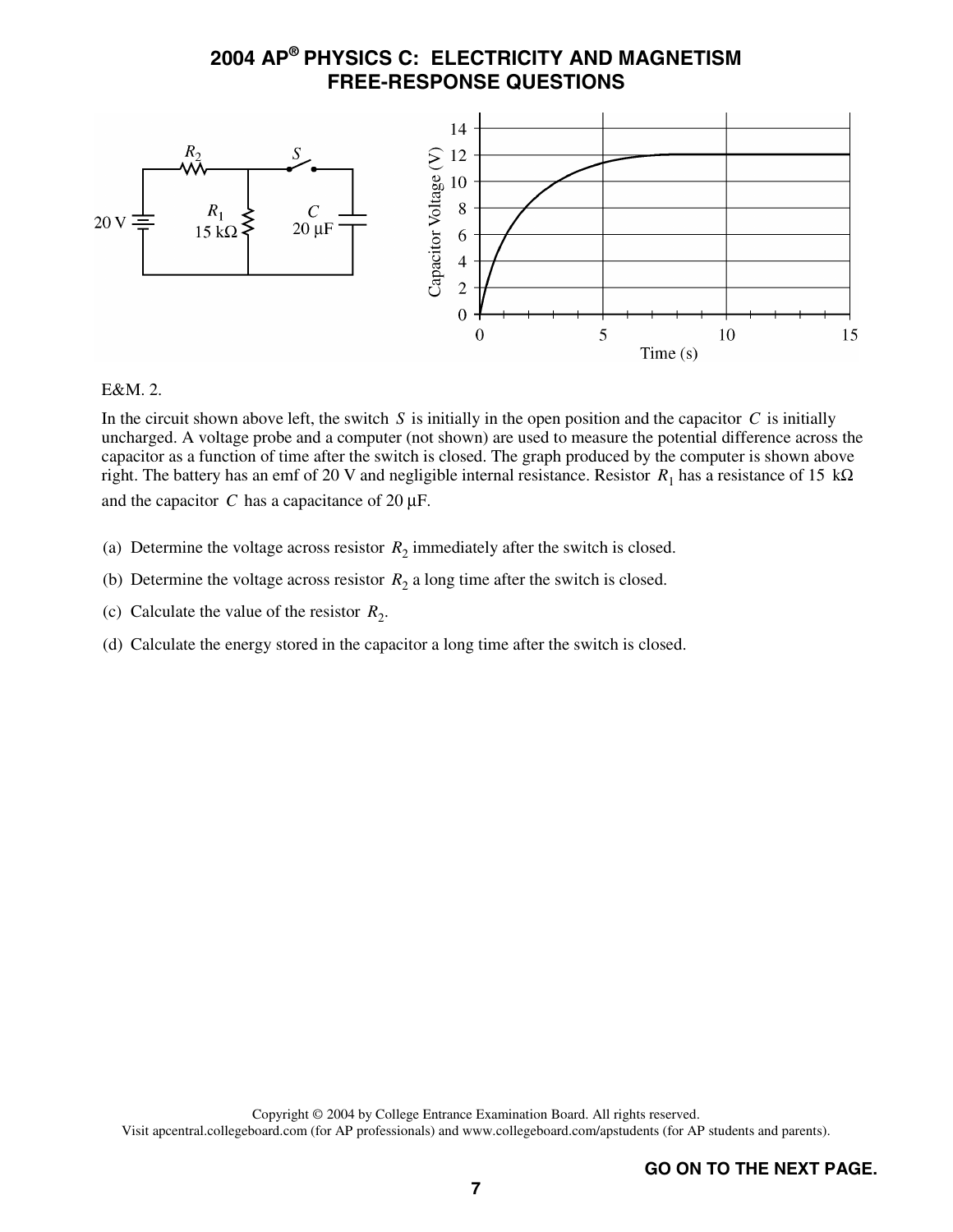(e) On the axes below, graph the current in  $R_2$  as a function of time from 0 to 15 s. Label the vertical axis with appropriate values.



Resistor  $R_2$  is removed and replaced with another resistor of lesser resistance. Switch *S* remains closed for a long time.

(f) Indicate below whether the energy stored in the capacitor is greater than, less than, or the same as it was with resistor  $R_2$  in the circuit.

Greater than Less than The same as

Explain your reasoning.